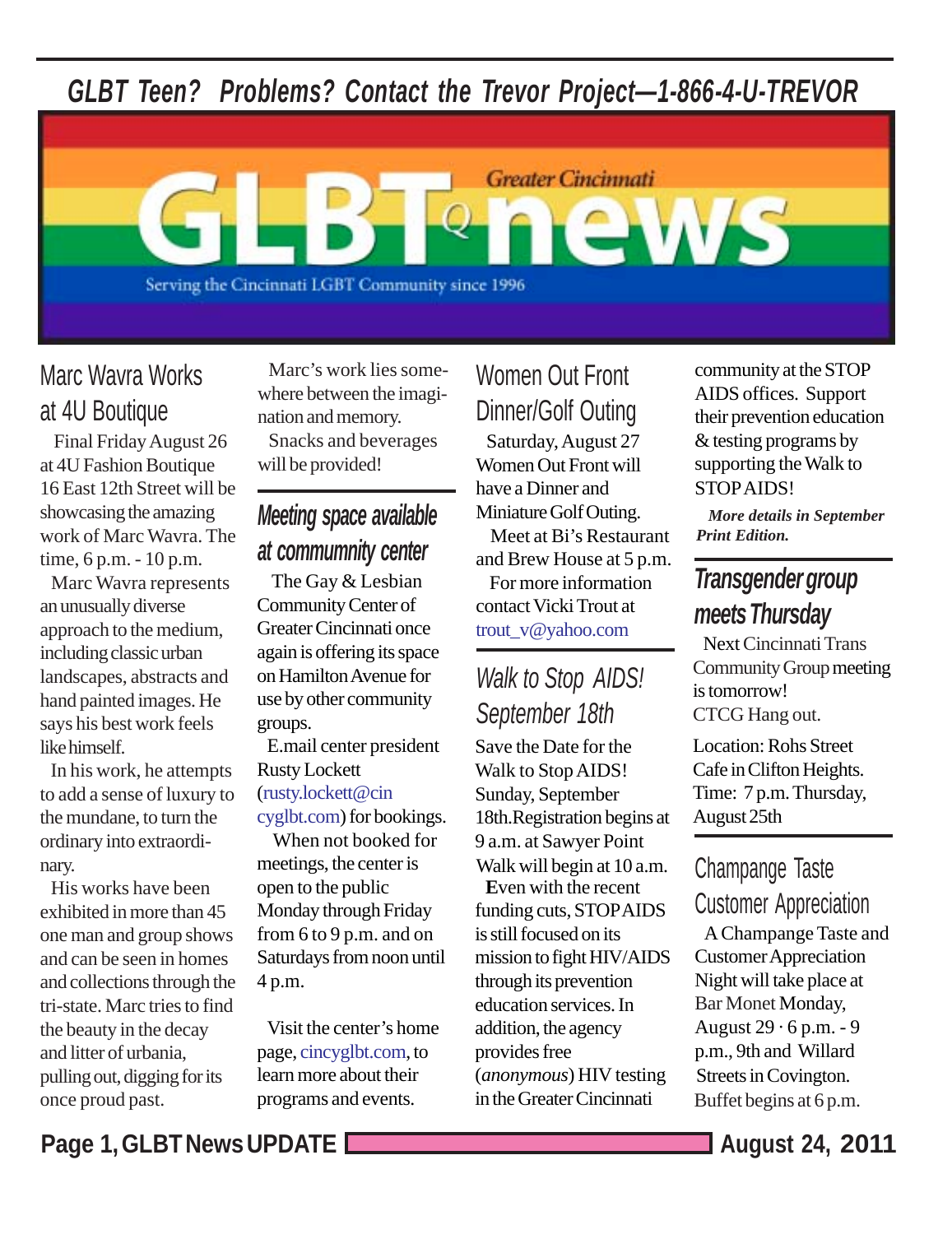#### **Page 2—GLBT NEWS UPDATE August 16, 2011**



## *Richard is dead Was he satanic?*

 Marcellus Richard Andrews is dead in Michele Bachmann's home town.

 The 19-year-old college student was hanging out on a friend's front porch in Waterloo, Iowa, enjoying the summer air, while two of his friends, Nakita Wright and Tudia Simpson, went for a walk around the block.

 They only made it a block or so when they ran back, after hearing people shouting "faggot" and "Mercedes," the feminization of Marcellus' name.

The two friends arrived

to find Andrews surrounded by a group taunting him with anti-Gay epithets.

 Simpson admits to throwing the first punch after the group refused to leave, let alone stop harassing Andrews. A group brawl ensued, and soon after, Andrews fell limply to the ground. When Wright tried to protect him, a young man ran up and kicked Andrews' unconscious body in the face. As the fight died down, it became clear that Andrews was in bad shape, and the two friends called 911.



*Debi & Friends Present: Hot Vegas Fun September 24, 2011 At the Madison Theater Covington, Ky* 

Our challenge is to fill the Madison theater and help F.A.C.E. of Cincinnati. Two bands, eight vocalists, incredible video and dancers will be there to entertain you! Will you be there? This is your chance to do something amazing. Why not grab your friends and go!! Call Debi at 513-722-9200 for tickets!

 Andrews spent three days on life support, before being pronounced dead. His family made the decision to remove him from life support when it became clear he would never wake up.

 Andrews' death is a tragedy in its own right, but also speaks to dangerous political game that Michele Bachmann is playing on the campaign trail. Bachmann, who famously called homosexuality a life dedicated to Satan and has vowed to write discrimination against LGBT Americans into the Constitution, refuses to answer questions about

homosexuality and marriage equality on the campaign trail even though her congressional district has the highest number of LGBTrelated suicides in the nation.

 Bachmann announced her presidential candidacy in Waterloo, Iowa earlier this summer. Her campaign tactic of denouncing Gays as Satanic and undeserving of equality, but then refusing to speak up when her constituents kill themselves and her neighbors are beaten to death, is clearly dangerous.

How many more LGBT

*See Coroner, Page 3, Col. 1*



### **PFLAG Cincinnati**

**Meetings on 2<sup>nd</sup> Tuesdays 7:00 - 9:30 p.m. at Mt. Auburn Presbyterian Church http://www.pflagcinci.org/ info@pflagcinci.org (513) 721-7900**

#### Members of our congregation:

Gay, Lesbian, Black, Straight, Atheist, White, Buddhist, Christian or Agnostic

www.thegatheringcincinnati.org/ A United Church of Christ Congregation 1431 Main St - Over the Rhine

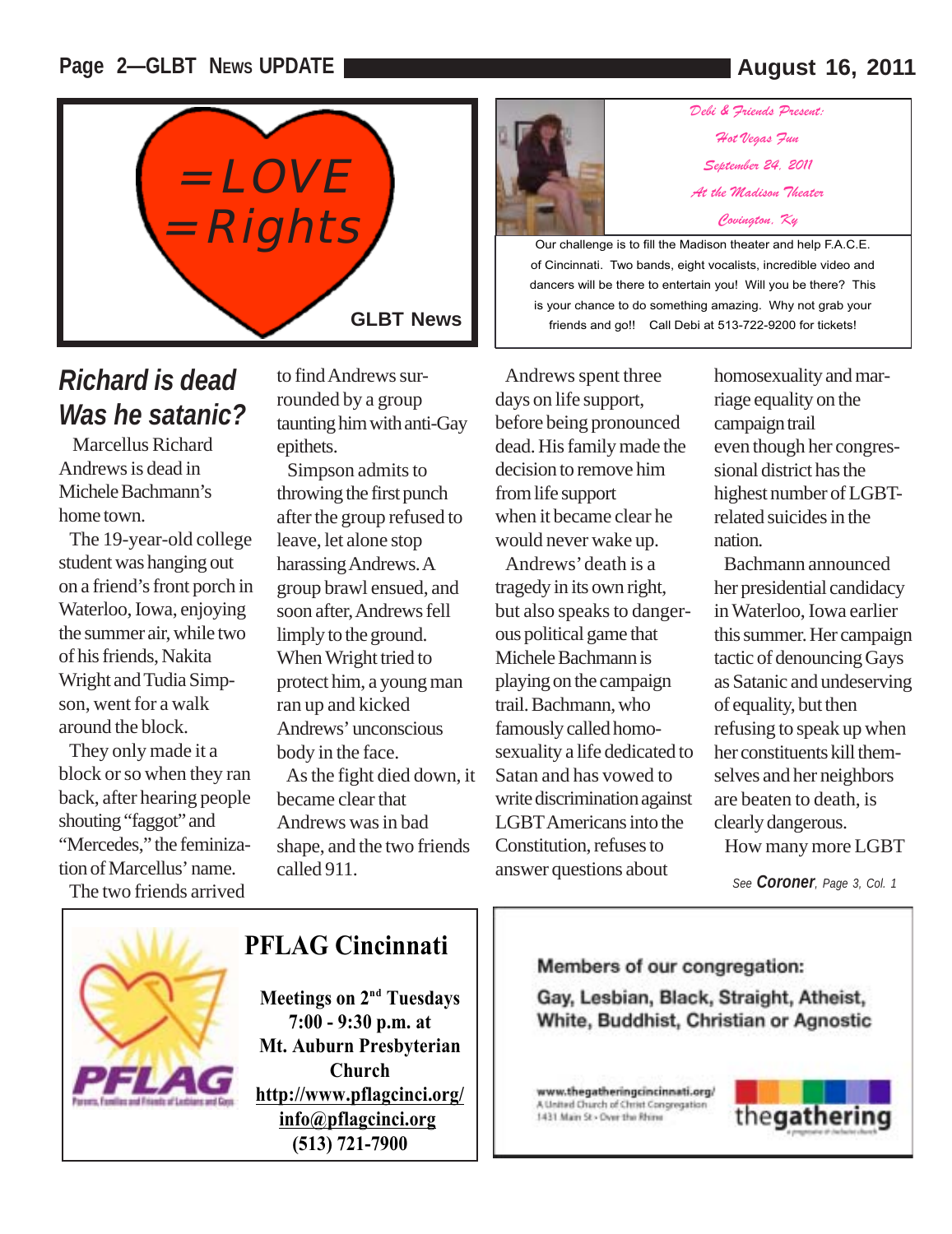### *Coroner—from Page 4*

people need to die before Bachmann sees the irresponsible harm her political influence is instigating?

 **via WCF Courier**

## **Daily Kos** Rick Perry has porn problem

 It seems that the GOP's present white savior, Rick Perry, has a big porno problem.

 Back in 1995, when his bouffant hairdo was barely all the rage, Perry invested thousands of dollars into Movie Gallery, Inc, a porn distributor company. It was the largest distributor of porn movies, and was even opposed by the conservative American Family Association, the same organization that now claims to support Rick Perry after he showed up to host their prayer rally, The Response, in early August.

And did Rick Perry later passed laws to help porn companies like Movie Gallery, Inc., avoid 'tort suits' for illegally distributing porn across state lines. Rick Perry used similar language when signing the tort-reform bill that limited the liability "thereby increasing profits" of companies like Movie Gallery. Perry said the bill would "remove the incentive for trial lawyers to file frivolous lawsuits." Continuing Perry said, "We will save thousands of jobs, generate millions in new revenue to the state"; only some of those jobs come at the price of young girl's physical and psychological health.

 The AFA has undertaken a nationwide campaign advertising in **USA Today** and **Washington Post** urging government officials to investigate Movie Gallery.

 Many Texas authorities are allegedly dragging their feet.



### **August 16, 2011 GLBT News UPDATE—Page 3**







#### 25 % off any new client grooming or bath service. Please call to schedule an appointment.

2940 Hebron Park Drive Sce=102 Herron, KY 41048 859-586-5100 www.youtbestfriendpetsalon.com.

We will custom design a cleaning service to meet your individual needs and send the same team of 2 to clean each time.

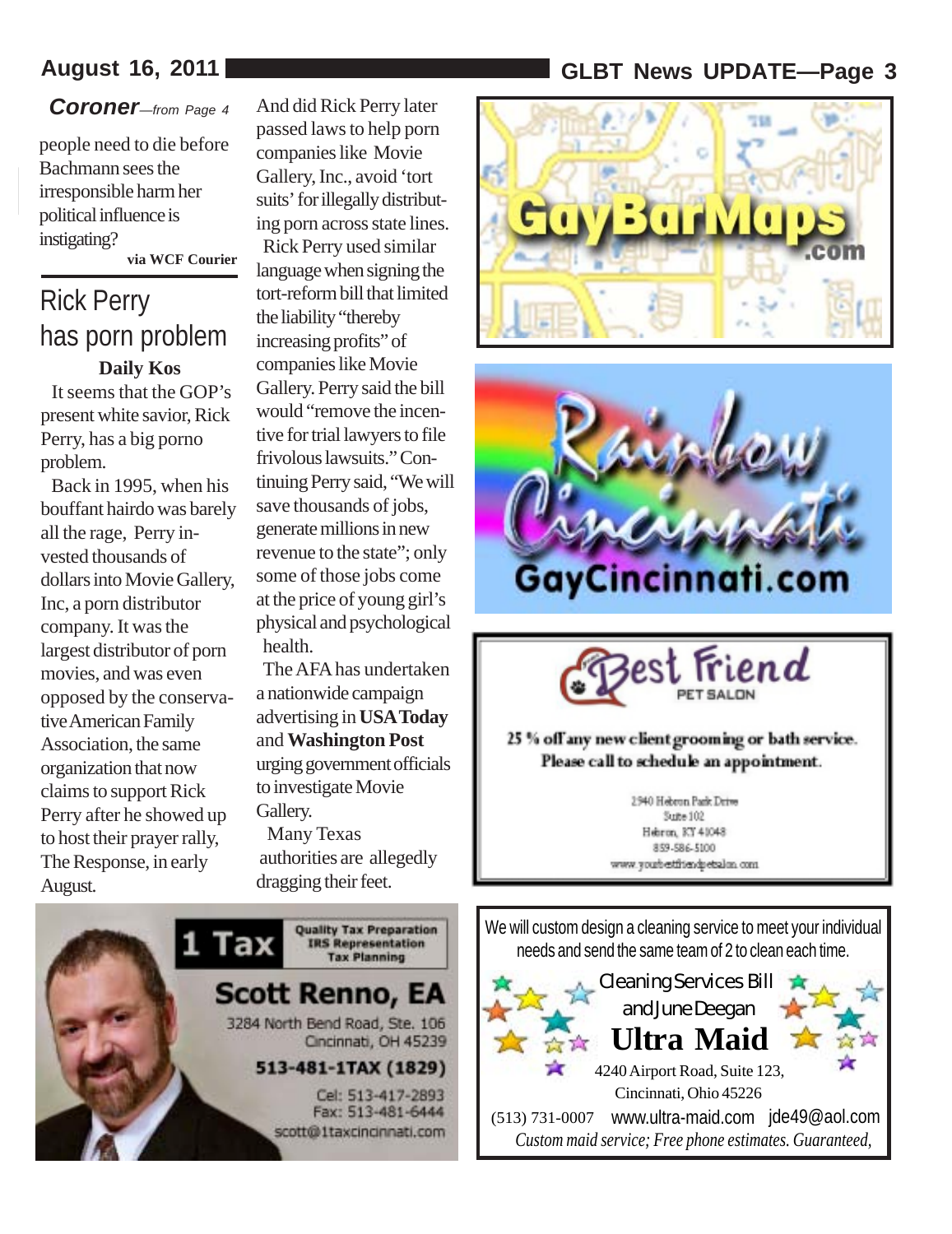## Page 4-GLBT NEWS UPDATE *What has Obama done for Gays?*

 This is a list of the rights and equalities granted to the GLBT Community under the Obama administration. This may put to rest any thoughts that the President is ignoring the importance of equality. He has done more for LGBT rights than any other US President in history.

#### **Matthew Shepard and James Byrd Jr. Hate Crimes Prevention Act**

 This is first federal civil rights law to protect Gays and Lesbians.

• He instructed all federal agencies to extend benefits where possible to civilian federal employees with same-sex partners. •He issued two Presidential Memoranda in June 2009 and June 2010 directing federal agencies to extend whatever benefits they could, under existing authority, to the

same-sex partners of federal employees. These include sick and funeral leave, long-term care insurance, travel and relocation assistance, child care subsidies, and certain retirement benefits. The State Department extended numerous benefits to the partners of Foreign Service officers, including diplomatic passports, access to overseas medical and training facilities, inclusion in housing allocations, and access to emergency evacuation.

•He ended the ban on **HIV-positive immigrants and foreign visitors.** •The federal Prison Rape Elimination Commission proposed national standards to reduce sexual abuse in correctional facilities, including standards regarding LGBT and intersex inmates. In early 2011, the Justice Department proposed regulations to implement those standards. •The State Department

reversed a Bush Administration policy that refused to use a same-sex marriage license as evidence of a name change for passports. •Health and Human Services (*HHS*) Advisory Committee on Blood Safety and Availability reviewed the lifetime ban on blood donation by Gay and Bisexual men, concluded that it is a "suboptimal" policy that screens out low risk donors and called on HHS to conduct research to support a move to a policy based on risk behavior, regardless of sexual orientation.

•The Department of Justice issued an opinion clarifying that the criminal provisions of the Violence Against Women Act related to stalking and abuse apply equally to same-sex partners. •The Department of State revised the standards for changing a gender marker on a passport, making the process less burdensome

for Transgender people. •The Department of Labor issued guidance clarifying that an employee can take time off under the Family and Medical Leave Act to care for a same-sex partner's child, even where the partner does not have a legal or biological relationship to that child. •HHS revised its funding guidance around abstinence-only-untilmarriage sex education programs, requiring that recipient programs are inclusive of and nonstigmatizing toward LGBT youth, and mandating that they include only medically-accurate information. •HHS awarded a \$900,000 grant for the creation of a national resource center on LGBT aging issues to Services & Advocacy for Gay, Lesbian, Bisexual & Transgender Elders (*SAGE*). HHS also awarded a \$13.3 million grant to the L.A. Gay and Lesbian Center to create a *See Obama, Page 5, Col. 1,*



# **Volunteer at Your GLBT Center** Tuesdays with

Toby Martino

http://www.cincyglbt.com/volunteers